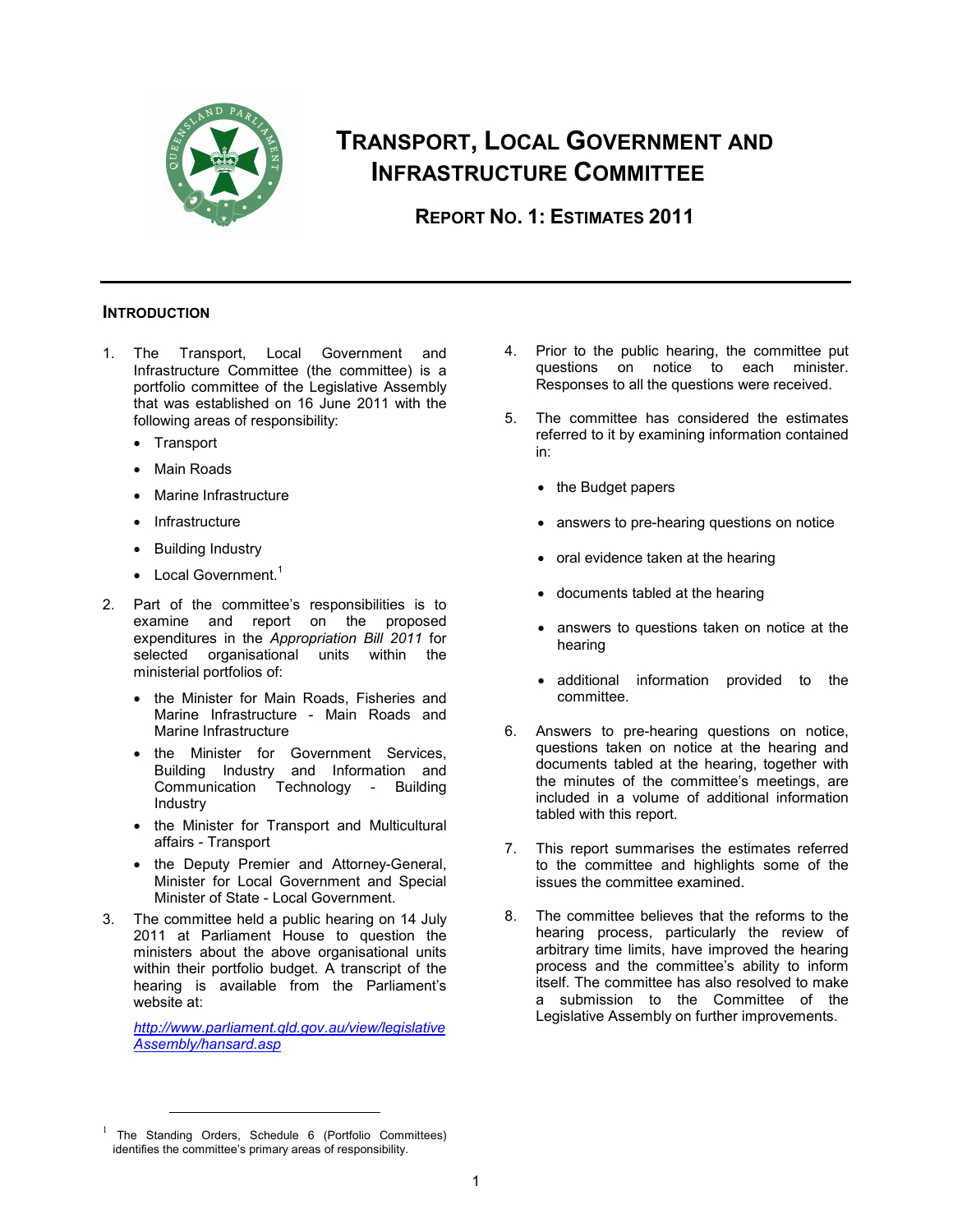# **MINISTER FOR MAIN ROADS, FISHERIES AND MARINE INFRASTRUCTURE**

9. Schedule 1 to the Appropriation Bill would authorise the following payment to the Department of Transport and Main Roads (DTMR) portfolio, which includes Main Roads, **Infrastructure** organisational units:

| Agency                                       | <b>Budget</b> | <b>Est. Actual</b> | <b>Budget</b> |
|----------------------------------------------|---------------|--------------------|---------------|
|                                              | 2010-11       | 2010-11            | $2011 - 12$   |
|                                              | (S'000)       | (\$'000)           | (S'000)       |
| Department of<br>Transport and<br>Main Roads | 7.344.391     | 6.678.006          | 7.342.573     |

| Department of<br><b>Transport and</b><br><b>Main Roads</b> | <b>Budget</b><br>2010-11<br>(\$'000) | Est. Actual<br>2010-11<br>(S'000) | <b>Budget</b><br>$2011 - 12$<br>(\$'000) |
|------------------------------------------------------------|--------------------------------------|-----------------------------------|------------------------------------------|
| <b>Controlled Items</b>                                    |                                      |                                   |                                          |
| Departmental<br>Services                                   | 3.357.634                            | 3,560,433                         | 3,708,928                                |
| Equity<br>Adjustment                                       | 2,433,147                            | 1,689,330                         | 2,108,831                                |
| Administered<br>ltems                                      | 1,553,610                            | 1,428,243                         | 1,524,814                                |
| Vote                                                       | 7,344,391                            | 6,678,006                         | 7,342,573                                |

10. Schedule 2 provides further:

**Source:** *Appropriation Bill 2011, Schedule 2, p. 10.* 

### **Main Roads**

- 11. The purpose of DTMR is to plan, deliver and manage a transport system that connects Queensland. $2$
- 12. The Appropriation Bill does not provide information on the split of the appropriation between the Main Roads, Transport and Marine Infrastructure organisational units within the Department.
- 13. Upon request, DTMR provided the following information, which details the appropriation for the organisational unit of Main Roads within the DTMR portfolio for 2011-12 compared to the 2010-11 financial year:

| <b>Main Roads</b>        | <b>Budget</b><br>2010-11<br>(\$'000) | Est. Actual<br>2010-11<br>(\$'000) | <b>Budget</b><br>$2011 - 12$<br>(\$'000) |
|--------------------------|--------------------------------------|------------------------------------|------------------------------------------|
| <b>Controlled Items</b>  |                                      |                                    |                                          |
| Departmental<br>Services | 1,719,134                            | 1.671.085                          | 1,972,682                                |
| Equity<br>Adjustment     | 1,809,856                            | 1.071.861                          | 1.756.057                                |
| Administered<br>ltems    |                                      |                                    |                                          |
| Vote                     | 3,528,990                            | 2,742,946                          | 3,728,739                                |

**Source:** *Department of Transport and Main Roads*

#### **RoadTek**

14. RoadTek is a major provider of transport infrastructure throughout Queensland.<sup>3</sup> The appropriation for the commercialised business unit of RoadTek within the DTMR portfolio for 2011-12 compared to the 2010-11 financial year is:

| Agency  | <b>Budget</b> | Est. Actual | <b>Estimate</b> |
|---------|---------------|-------------|-----------------|
|         | 2010-11       | 2010-11     | $2011 - 12$     |
|         | (S'000)       | (S'000)     | (S'000)         |
| RoadTek | 488.083       | 644.836     | 688.999         |

**Source:** *State Budget Papers 2011-12, SDS Book 2, p. 2-116.*

# **Budget highlights**

- 15. Key funding initiatives in 2011-12 include:
- Delivery of the Transport Network Reconstruction Program to manage the delivery of reconstruction projects following the flooding and cyclone events during the 2010-11 summer, including:
	- o National highway freight access project Warrego and Landsborough Highways
	- o Cotton industry freight access for roads around St George
	- o Bruce Highway repairs between Gin Gin and Benaraby
	- o Reconstruction of sections of the Peak Downs Highway
	- o West Moreton Coal System (including Toowoomba Range)

l

<sup>2</sup> State Budget Papers 2011-12, SDS Book 2, p. 2-117.

 $3$  State Budget Papers 2011-12, SDS Book 2, p. 2 -138.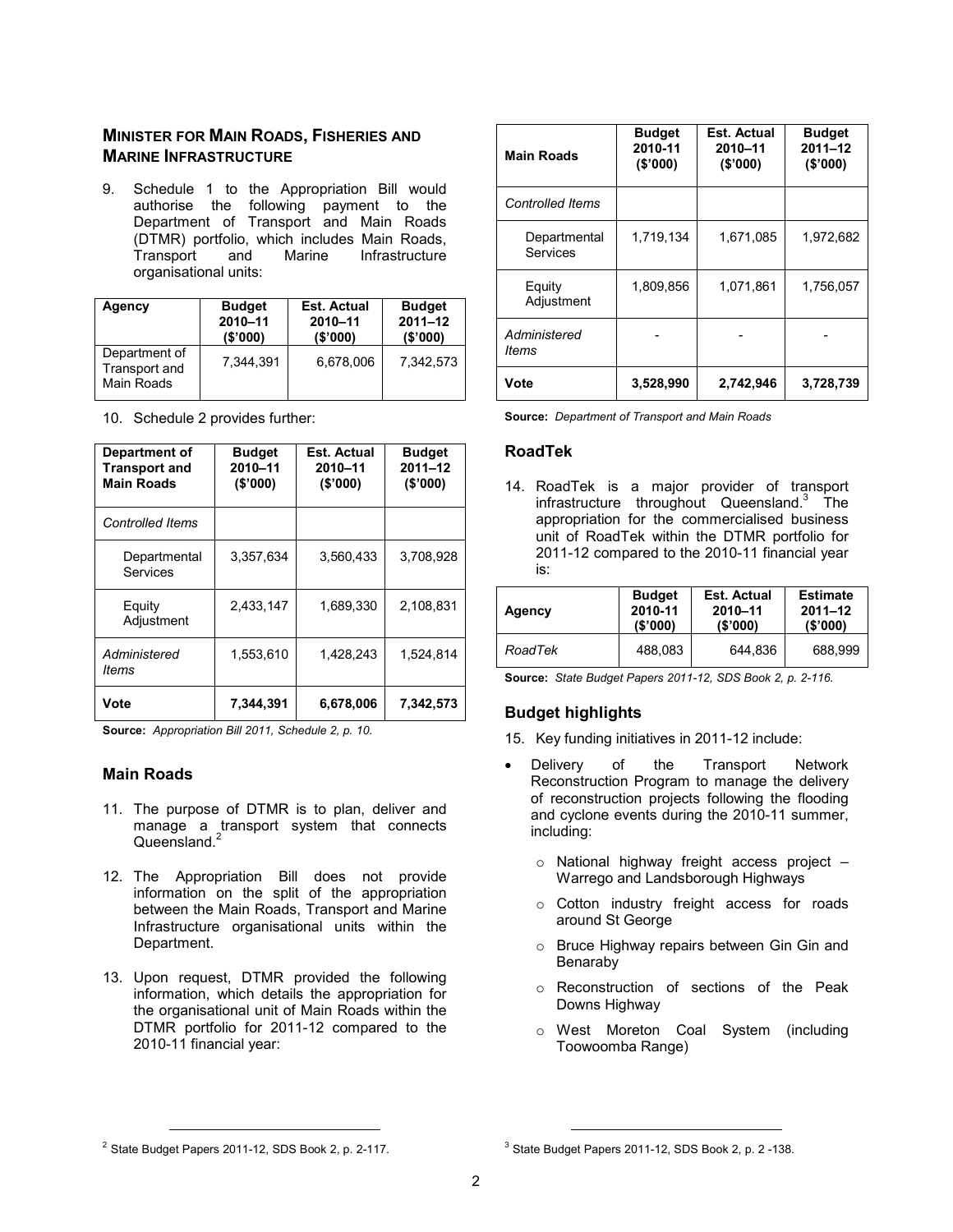- Upgrading of the Bruce Highway between Ingham and Innisfail on the Cardwell Range
- Construction of overtaking lanes on the Bruce Highway from Bajool to Gavial between Benaraby and Rockhampton
- Continued upgrading of the Ipswich Motorway between Dinmore and Goodna
- Continued upgrading of the Port of Brisbane Motorway
- Duplication from two to four lanes at Temples Lane-Farrellys Lane, south of Mackay
- Continued upgrading of the Pacific Motorway between Springwood South and Daisy Hill
- Completion of widening of Pacific Motorway from four to six lanes between Nerang and Stewart Road
- Upgrading of the Bruce Highway (Cooroy to Curra) from Sankeys Road to Traveston Road
- Continued widening of sections of the Warrego Highway between Roma and Mitchell
- Continued upgrading of the Kennedy Developmental Road between Hughenden and Winton.

#### **Issues considered by the committee**

- 16. The committee considered a range of issues at its public hearing, including:
- Investment in the State-controlled road network in 2011-12
- Investment in regional Queensland roads
- Impact of natural disasters on Queensland roads
- Funding from the National Disaster Relief and Recover Arrangements (NDRRA) use on roads affected by flooding and other natural disasters
- Access to funding from the Federal Government, excluding NDRRA funds
- Continued upgrading, funding and progress of the Bruce Highway (Cooroy to Curra)
- Update on the upgrade of the Pacific Motorway between Springwood and Daisy Hill, including funding set aside for land acquisition
- Funding for Logan road network
- Advances in traffic signal technology on Statecontrolled roads
- Bruce Highway south of Cairns Wrights Creek Bridge
- Commitment of funds to Mackay Ring Road connection to the Bruce Highway
- Timing of the building of the Fursden Creek and Edmund Casey Bridges
- Completion of the Houghton Highway project
- Intelligent transport systems on State-controlled roads
- Post-disaster work undertaken on Bruce Highway
- Performance of RoadTek officers
- Road funding provided to regional Queensland compared to south-east Queensland
- Average spent on Australian roads compared with the average spent on Queensland roads
- Worst-hit sections of the Bruce Highway from rain event during summer of 2010-11
- Likely impact of carbon tax on outgoing years of the Main Roads budget
- Cost of road upgrade from Stevens to Harley Streets, Gold Coast
- Signage guidelines for Main Roads
- Update on AJ Wylie Bridge at Petrie
- Work on the Warrego Highway.

### **Marine Infrastructure**

- 17. The Appropriation Bill does not provide information on the split of the appropriation between the Main Roads, Transport and Marine Infrastructure organisational units within DTMR.
- 18. Upon request, DTMR provided the following information, which details the appropriation for the Marine Infrastructure organisational unit within the DTMR portfolio for 2011-12.

| <b>Marine</b><br>Infrastructure | <b>Budget</b><br>2010-11<br>(\$'000)* | <b>Est. Actual</b><br>2010-11<br>$($'000)*$ | <b>Budget</b><br>$2011 - 12$<br>(\$'000) |
|---------------------------------|---------------------------------------|---------------------------------------------|------------------------------------------|
| <b>Controlled Items</b>         |                                       |                                             |                                          |
| Departmental<br>Services        |                                       |                                             | 80,599                                   |
| Equity<br>Adjustment            |                                       |                                             | 19,060                                   |
| Administered<br>ltems           |                                       |                                             |                                          |
| Vote                            |                                       |                                             | 99,659                                   |

**Source:** *Department of Transport and Main Roads*

**\***There is no comparison between the 2010-11 and 2011-12 financial years, as provision to examine Maritime Safety Queensland separately was instituted this year.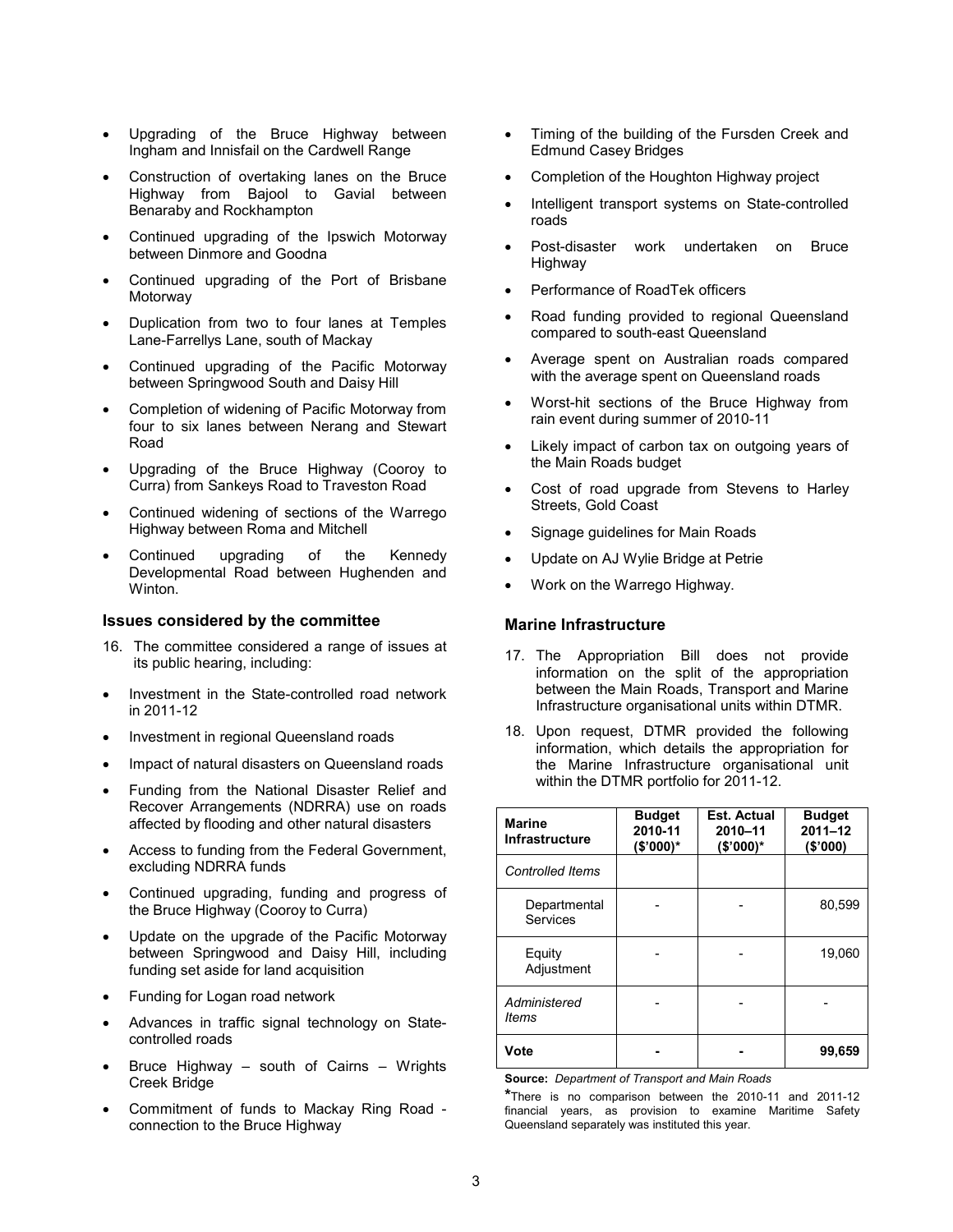### **Budget highlights**

- 19. Key funding initiatives in 2011-12 include:
- Development of marine infrastructure focussing on enhancing safety of vessels
- Continued development and implementation of the Vessel Traffic Service strategy that address current and anticipated port developments
- Completion of construction of the Townsville Marine Precinct at the Port of Townsville
- Continued upgrade of Berth 10 at the Port of **Townsville**
- Construction of new recreational boating facilities throughout Queensland to meet growing demand.

#### **Issues considered by the committee**

- 20. The committee considered a range of issues at its public hearing, including:
- Budget priorities for marine infrastructure
- Port lease costs
- Impact of costs of sub-leases on small marine businesses and enterprises
- Boat harbour pricing policy
- Cost of providing boat harbour infrastructure, facilities and maintenance
- Moreton Bay Trailer Boat Club
- Removal of marine debris and opening of shipping lanes after floods
- Measures introduced to ensure efficiencies in area of marine infrastructure
- Expenditure on recreational boating infrastructure compared to revenue from recreational boat registration fees
- State Government built recreational boating infrastructure – value-added local government facilities
- Recreational boating in central Queensland and provision of boat ramps, including at Roslyn Bay
- Reports of ships rat-running the Great Barrier Reef and new ship tracking systems.

### **MINISTER FOR TRANSPORT AND MULTICULTURAL AFFAIRS**

#### **Transport**

- 21. The purpose of DTMR is to plan, deliver and manage a transport system that connects Queensland.<sup>4</sup>
- 22. As detailed earlier in the Minister for Main Roads, Fisheries and Marine Infrastructure section of this report (paragraphs 9, 10), the Appropriation Bill does not provide information on the split of the appropriation between the<br>Main Roads. Transport and Marine Main Roads, Transport and Marine Infrastructure organisational units within the departmental organisation.
- 23. Upon request, DTMR provided the following information, which details the appropriation for the organisational unit of Transport within the DTMR portfolio for 2011-12 compared to the 2010-11 financial year:

| <b>Transport</b>         | <b>Budget</b><br>2010-11<br>(S'000) | Est. Actual<br>2010-11<br>(\$'000) | <b>Budget</b><br>$2011 - 12$<br>(\$'000) |
|--------------------------|-------------------------------------|------------------------------------|------------------------------------------|
| <b>Controlled Items</b>  |                                     |                                    |                                          |
| Departmental<br>Services | 1.638.500                           | 1.826.820                          | 1,736,246                                |
| Equity<br>Adjustment     | 623.291                             | 617.469                            | 352.774                                  |
| Administered<br>ltems    | 1.553.610                           | 1,428,243                          | 1,524,814                                |
| Vote                     | 3,815,401                           | 3,872,532                          | 3.613,834                                |

**Source:** *Department of Transport and Main Roads*

### **TransLink Transit Authority**

- 24. The TransLink Transit Authority (TransLink) was established by the State Government under the *Transport Operations (TransLink Transit Authority) Act 2008*. TransLink's stated role is to lead, plan, specify and provide mass transit for people in south-east Queensland.<sup>5</sup>
- 25. The appropriation for the commercialised business unit of TransLink within the DTMR portfolio for 2011-12 compared to the 2010-11 financial year is:

| Agency    | <b>Budget</b> | Est. Actual | <b>Estimate</b> |
|-----------|---------------|-------------|-----------------|
|           | 2010-11       | 2010-11     | $2011 - 12$     |
|           | (S'000)       | (S'000)     | (S'000)         |
| TransLink | 1,383,804     | 1.384.687   | 1,514,129       |

**Source:** *State Budget Papers 2011-12, SDS Book 2, p. 2-116.*

 $<sup>4</sup>$  State Budget Papers 2011-12, SDS Book 2, p. 2-117.</sup>

<sup>5</sup> State Budget Papers 2011-12, SDS Book 2, p. 2-145.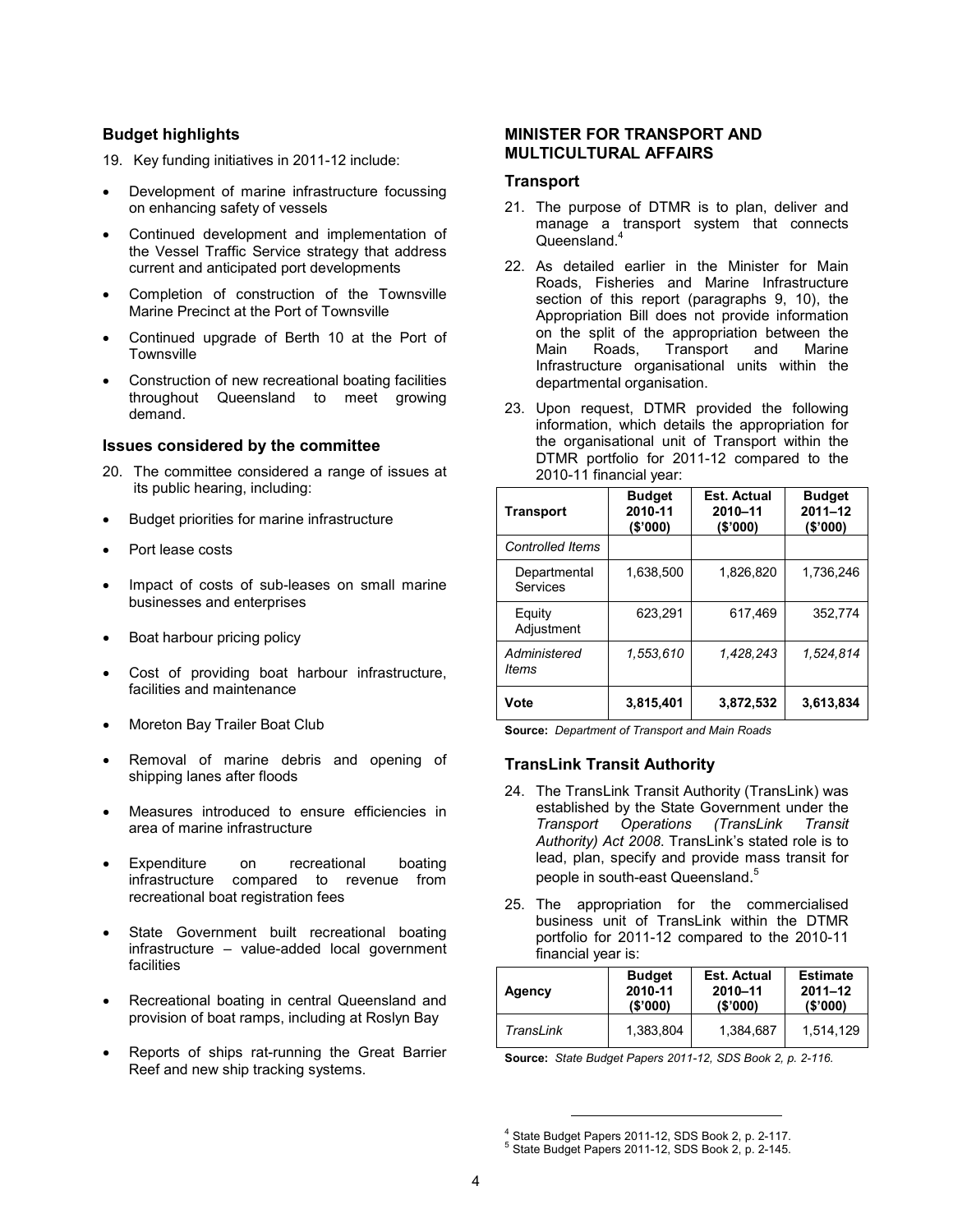### **Budget highlights**

26. Key funding initiatives in 2011-12 include:

- Continue construction of the Gold Coast Rapid Transit System light rail project from Southport to Broadbeach
- Commence construction of a new dual track rail line from Richlands to Springfield, including new stations at Springfield and Springfield Lakes
- Continue construction of the Keperra to Ferny Grove duplication and Ferny Grove Station upgrade
- Northern Busway Enoggera Creek and Kedron
- Complete the Eastern Busway between the south-east Busway and Main Avenue, including Stones Corner and Langlands Park bus stations
- Commence work on the City Place bus station in Cairns
- Construction of 60 new bus stops at Barron River
- Installation of noise barriers along rail corridor Yeerongpilly to Corinda
- Early works on the Moreton Bay Rail Link
- Launch of the 2011-21 Queensland Road Safety Strategy
- Implementation of a range of initiatives in the Queensland Taxi Strategic Plan 2010-2015
- Continue to host the National Heavy Vehicle Regulator
- Program to introduce upgraded vehicles into school bus fleets
- Continue the rollout of New Queensland Driver Licence equipment to 223 licence issuing centres across Queensland
- Continue the roll out of the TravelSmart Schools program to 100 schools
- Continue to deliver new cycleway projects
- Introduce arrangements for commercial management of advertising billboards in Statecontrolled road corridors
- Offering up to five year 12 students scholarships in science and engineering based fields, as part of the Indigenous Scholarship Scheme.

#### **Issues considered by the committee**

27. The committee considered a range of issues at its public hearing, including:

- DTMR internal audit report: car parking review draft report
- Issuing of car park space passes by DTMR
- Fringe benefits tax payments by DTMR
- Reconstructing transport infrastructure after the floods, including the rail and public transport networks
- Queensland Rail response to flood recovery
- TransLink response to flood recovery
- Improvement of rail timetables in south-east Queensland
- Public transport services to the Gold Coast
- Plan for further busways in south-east **Queensland**
- Auditor-General report on Queensland driver's licence
- Cost of new and embedded computer chip on Queensland driver's licences
- Manufacturing of Queensland license plates and issuing of contracts
- Likely impact of carbon tax on running rail and public transport and costs for customers
- State Government subsidies for public transport
- Update of work on Moreton Bay Rail Link
- Construction of the Cross River Rail project
- Update on the Gold Coast Rapid Transit system
- Green transport systems and update on the Darra-Springfield transport corridor project
- TransLink customer satisfaction
- Performance pay and salaries link for DTMR staff
- Stablisation works on Kuranda Scenic Railway
- Update on Cairns city bus station project
- Measures to assist remote and regional communities with access to transport services
- Budget commitments to cycling infrastructure
- Engaging with stakeholders on public transport issues
- Public transport patronage numbers
- Impact of increased fares on public transport patronage
- Affordability of public transport.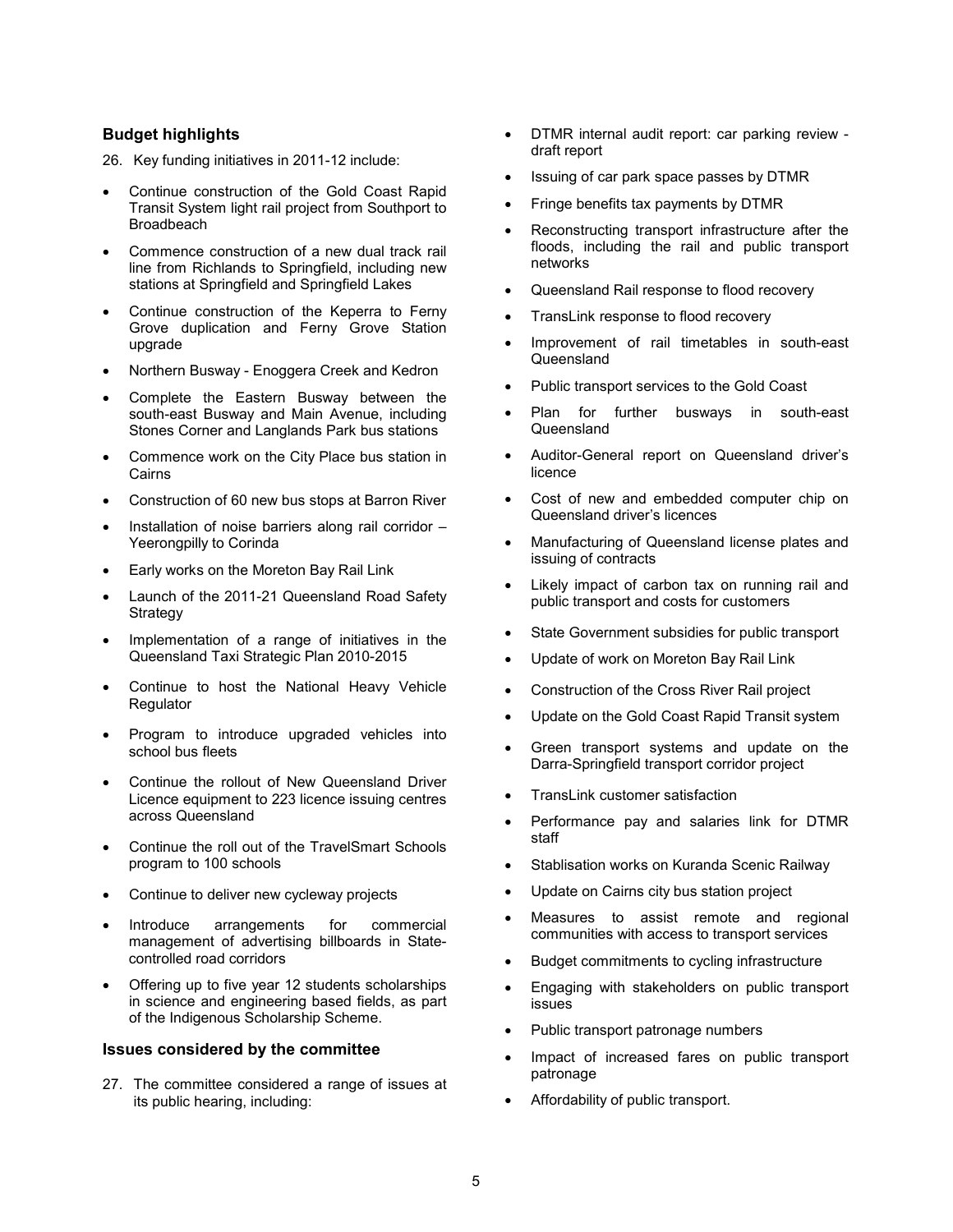### **MINISTER FOR GOVERNMENT SERVICES, BUILDING INDUSTRY AND INFORMATION AND COMMUNICATION TECHNOLOGY**

#### **Building Industry**

- 28. The committee has responsibility to examine the Queensland Building Services Authority (QBSA) within the portfolio of the Minister for Government Services, Building Industry and Information and Communication Technology.
- 29. The QBSA is a statutory body established under the *Queensland Building Services Authority Act 1991* (the Act). The Authority provides a comphrensive licensing regime for the building industry, and performs regulatory functions under the Act.<sup>6</sup>
- 30. The appropriation for QBSA for 2011-12 compared to the 2010-11 financial year is:

| Agency                                              | <b>Budget</b> | <b>Est. Actual</b> | <b>Estimate</b> |
|-----------------------------------------------------|---------------|--------------------|-----------------|
|                                                     | 2010-11       | 2010-11            | $2011 - 12$     |
|                                                     | (S'000)       | (S'000)            | (S'000)         |
| Queensland<br><b>Building Services</b><br>Authority | 148.085       | 155.656            | 149.675         |

**Source:** *State Budget Papers 2011-12, SDS Book 2, p. 2-153.*

# **Budget highlights**

- 31. Key funding initiatives in 2011-12 include:
- Introduction of new technology to allow lodgement of licence renewals online and increase educational material available online
- Continue education of contractors on business management skills and common defects
- Continue to assist with providing advice and technical support in rebuilding Queensland following flood and cyclone events during 2010- 11 summer.

#### **Issues considered by the committee**

- 32. The committee considered a range of issues at its public hearing, including:
- Protection of home buyers in Queensland
- Dispute resolution process

l

- Specific budget measures for QBSA
- Queensland Civil and Administrative Tribunal (QCAT) resolution process for home owners
- Building contractors initiating procedures with QCAT
- Measures in the budget to implement KPMG recommendations7
- Costs to homeowners of accessing additional advice due to their building dispute going to **QCAT**
- Impact and number of building disputes on QCAT's caseload
- QBSA's dispute processsing times
- Number of subsidence claims due to rain
- Improvements in the relationship between the State Government and Queensland building industry
- Developments at the Office of the Queensland Government Architect
- Update on KPMG organisational review of the Authority.

### **DEPUTY PREMIER AND ATTORNEY-GENERAL, MINISTER FOR LOCAL GOVERNMENT AND SPECIAL MINISTER OF STATE**

#### **Local Government and Planning**

- 33. The responsibility of the Local Government organisational unit within the Department of Local Government and Planning (DLGP) is to partner with local governments to deliver sustainable and accountable local government services and infrastructure, provide services and advice in the areas of governance, monitor and performance analysis, interventions and investigations, and targeted initiatives in support of Indigenous local governments, capacity building and funding.<sup>8</sup>
- 34. The department's responsibilities within its Planning organisational unit is to provide leadership by collaborating with State agencies, local government and other stakeholders to effectively plan for growth and infrastructure provision in Queensland, to maintain a high quality of life and facilitate sustainable development.<sup>9</sup>
- 35. Schedule 1 of the Appropriation Bill would authorise the following payment to the DLGP portfolio<sup>10</sup>:

<sup>&</sup>lt;sup>7</sup> KPMG report on QBSA - 'Organisation Review Project - Final Report June 2011'. 8

State Budget Papers 2011-12, SDS Book 2, p. 2-92. 9 State Budget Papers 2011-12, SDS Book 2, pp. 2-91.

<sup>&</sup>lt;sup>10</sup> DLGP was formerly the Department of Infrastructure and Planning, which was restructured as part of changes to the machinery of government in February 2011.

<sup>&</sup>lt;sup>6</sup> State Budget Papers 2011-12, SDS Book 2, p. 3-168.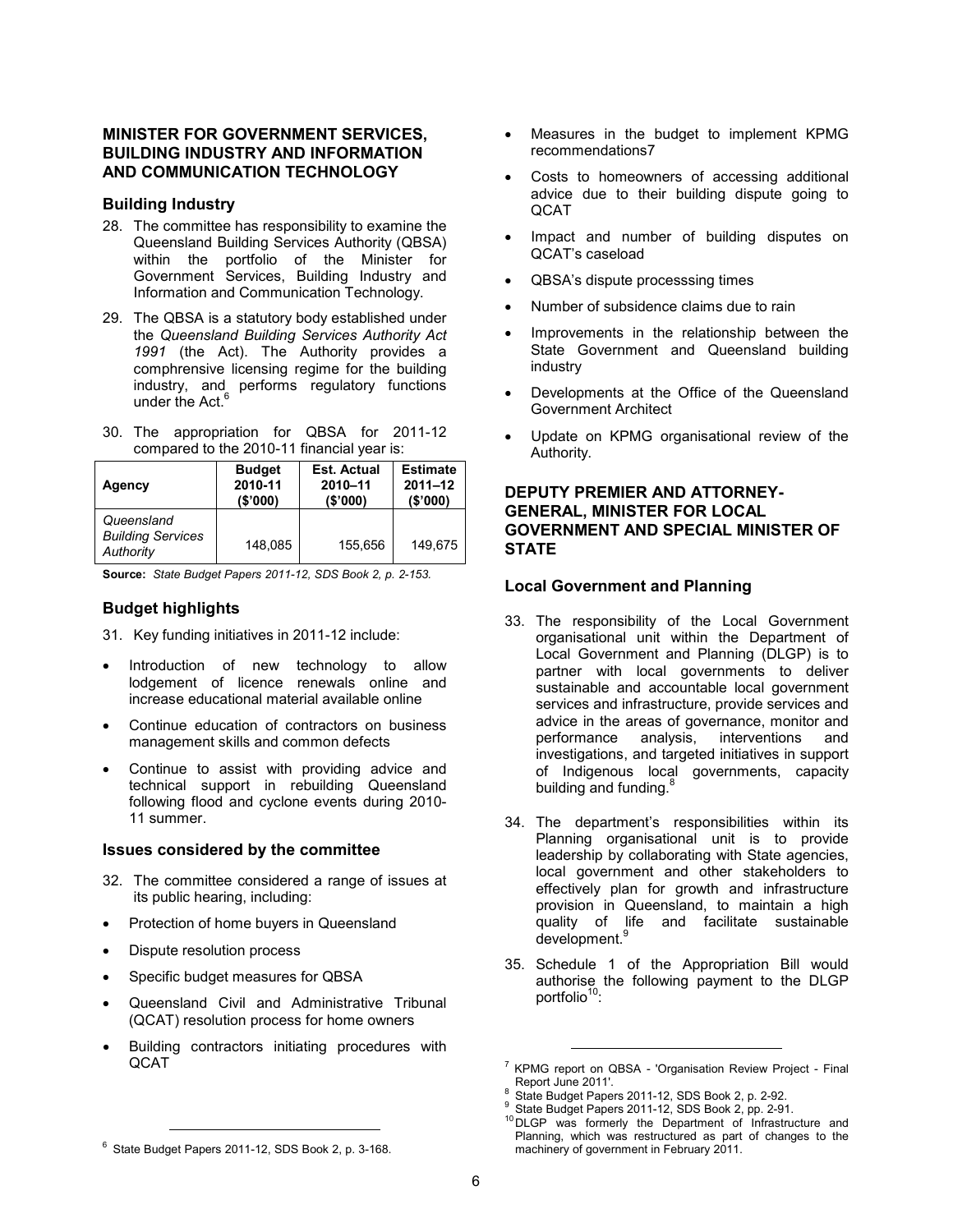| Agency                                               | <b>Budget</b> | Est. Actual | Vote        |
|------------------------------------------------------|---------------|-------------|-------------|
|                                                      | 2010-11       | 2010-11     | $2011 - 12$ |
|                                                      | (\$'000)      | (\$'000)    | (\$'000)    |
| Department<br>of Local<br>Government<br>and Planning | 1.217.240     | 1.040.870   | 1,082,739   |

36. Schedule 2 provides further:

| <b>DLGP</b>                  | <b>Budget</b><br>2010-11<br>(\$'000) | <b>Est. Actual</b><br>2010-11<br>(\$'000) | <b>Budget</b><br>$2011 - 12$<br>(\$'000) |
|------------------------------|--------------------------------------|-------------------------------------------|------------------------------------------|
| Controlled<br>ltems          |                                      |                                           |                                          |
| Departmental<br>Services     | 649,788                              | 724,830                                   | 663,312                                  |
| Equity<br>Adjustment         | 116.412                              | 2.941                                     | 2,880                                    |
| Administered<br><b>Items</b> | 451,040                              | 313,099                                   | 416,547                                  |
| Vote                         | 1.217.240                            | 1.040.870                                 | 1.082.739                                |

**Source**: *Appropriation Bill, Schedule 2, p. 9.*

#### **Urban Land Development Authority**

- 37. The Urban Land Development Authority (ULDA) is a planning and development body established in November 2007 to facilitate the release of urban land for development purposes and the provision of affordable housing.<sup>1</sup>
- 38. The appropriation for the statutory body of the ULDA within the DLGP portfolio for 2011-12 compared to the 2010-11 financial year is:

| Agency                                 | <b>Budget</b> | <b>Est. Actual</b> | <b>Estimate</b> |
|----------------------------------------|---------------|--------------------|-----------------|
|                                        | 2010-11       | 2010-11            | $2011 - 12$     |
|                                        | (S'000)       | (S'000)            | (S'000)         |
| Urban Land<br>Development<br>Authority | 70,445        | 54.237             | 147,097         |

**Source:** *State Budget Papers 2011-12, SDS Book 2, p. 2-85.*

### **Budget highlights**

- 39. Key funding initiatives in 2011-12 include<sup>12</sup>:
- Deliver the new Local Government Grants and Subsidies Program
- Assist councils with reconstruction from damage caused by monsoonal flooding and tropical cyclones in wet seasons prior to November 2010
- Support for the introduction of the new standalone local government election legislation
- Support for Indigenous local governments
- Evaluation of the financial sustainability of all local governments and developing and implementing capacity building programs
- Upgrade the sewage treatment plants at Innisfail, Kuranda, Cannonvale and Proserpine
- Complete the upgrade of the Innisfail Water Treatment Plant
- Initiate upgrade of the Whitsunday Regional Council Water Treatments Plants
- Implement the Water and Sewerage Program across the state to assist councils upgrade sewage treatment plants.
- Provide for the Mackay Showgrounds upgrade
- Release of the 2011 Queensland Infrastructure Plan
- Establish the Major Projects office to coordinate State government planning and approval processes for projects
- Deliver a range of solutions to improve the outlook for the building industry
- Implement the Council of Mayors (SEQ) and Local Government Association of Queensland's Development Assessment Process Reform Program
- Facilitate finalisation of local government priority infrastructure plans
- Continue to progress the Growth Management Program
- Develop a Queensland Regionalisation Strategy to encourage sustainable economic and population growth outside south-east Queensland
- Progress the Townsville Futures Plan for release
- Complete the Mount Peter Structure Plan and the Kinross Road Structure Plan
- Complete the Mackay Isaac Whitsunday, and Wide Bay Burnett Regional Plans
- Release the Resource Town Housing Affordability Study
- Progress master planning for the Princess Alexandra Hospital, the Royal Brisbane and Women's Hospital and for Sippy Downs Smart Community
- Plan for transit oriented development (TOD) opportunities for the Moreton Bay Rail Link project and progress stage 1 of the Yeerongpilly TOD
- Finalise development agreements for Albion, Ferny Grove Stage 1 and Coorparoo Junction TODs

<sup>&</sup>lt;sup>11</sup> State Budget Papers 2011-12, SDS Book 2, pp. 2-109.

<sup>&</sup>lt;sup>12</sup>Local Government and Planning Budget Highlights, State Budget 2011-12, Agency Budget Highlights.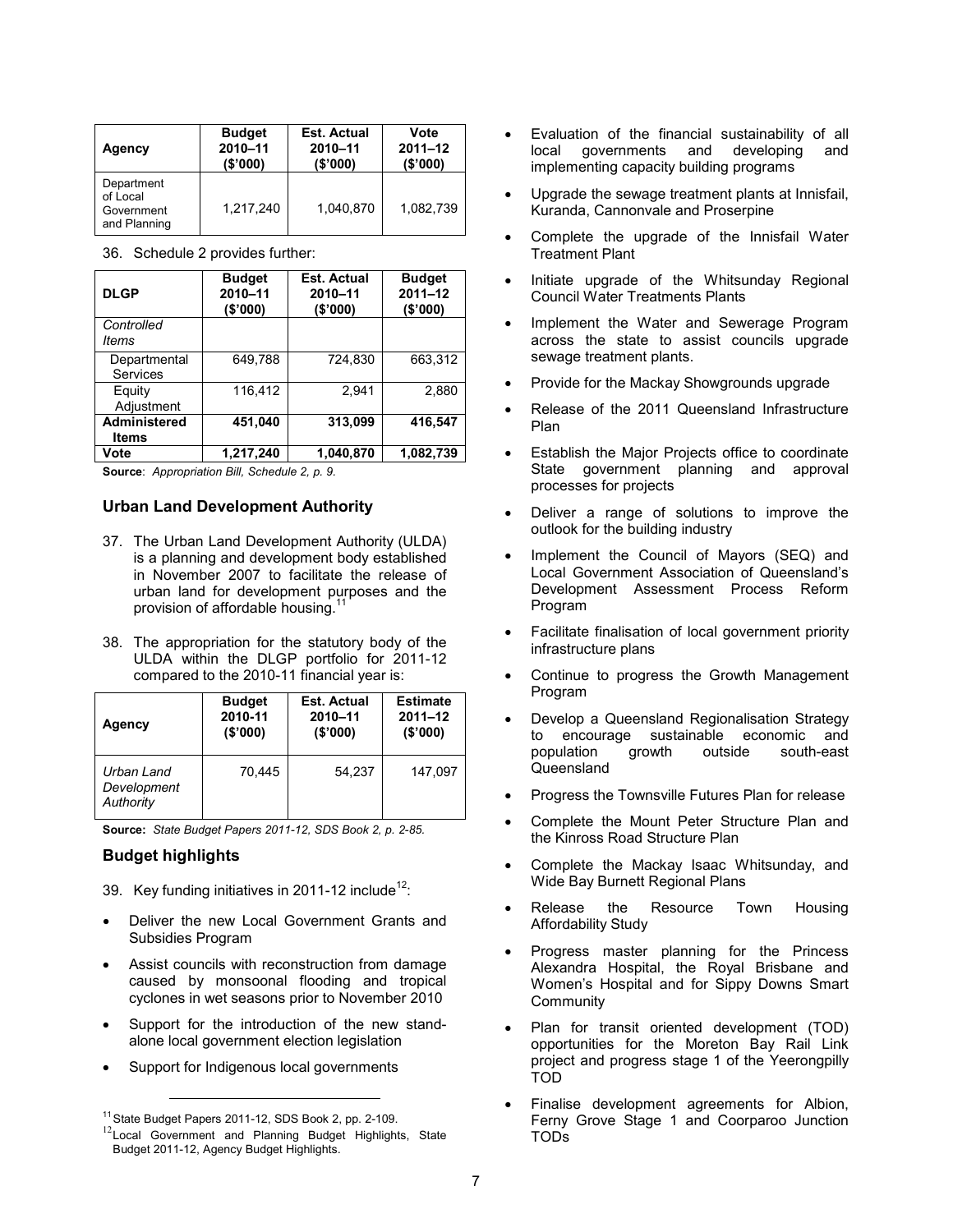- Complete the first stage of development in the Townsville, Mackay, Gladstone and Roma Urban Development Areas (UDA)
- Complete stages 5 and 6 and the construction of the new Community Centre and commence Stages 7 and 8 at Fitzgibbon Chase
- Commence the ULDA's residential developments in Blackwater and Moranbah
- Declare new UDA at Tannum Sands
- Complete the Brisbane Valley Rail Trail and the Boonah to Ipswich Recreational Trail
- Progress development of the Flinders Street Mall **Jezzine** Redevelopment projects.

#### **Issues considered by the committee**

- 40. The committee considered a range of issues at its public hearing, including:
- Processing *Sustainable Planning Act* planning scheme amendments, specifically: providing state interest comments within the 40 business day timeframe and government department mechanisms for achieving and reporting on planning scheme timeframes
- *Growth Management Queensland's Department Assessment, Monitoring and Performance Program - annual report* - resourcing of department to meet timeframes to respond to referrals
- Planning service area staffing and projected growth in corporate staffing allocations of fulltime equivalents
- Update on recent internal audits and programmed internal audits for 2011-12
- Federal funding of local governments for postdisaster work
- Process councils required to undertake to receive NDRAA funding
- Funding for infrastructure projects relating to water and sewerage
- Benefits and objectives of Local Government Grants and Subsidies Program
- Update on funding for infrastructure in the Torres Strait and northern Cape York Peninsula regions
- Likely impacts of carbon tax on Queensland local governments and ratepayers
- Role of department and the number of staff involved in preparing the Queensland Infrastructure Plan and the timing of its release
- Commitment of funds to projects in the Queensland Infrastructure Plan and funding and timing of projects for central Queensland
- Reasons for convening the Building Revival Forum in April 2011 and key outcomes
- Impact of the capping of infrastructure charges on the construction industry
- Update on ULDA projects at Bowen Hills, Hamilton, Woolloongabba, Yarrabba and Greater Flagstone
- Mechanisms to address land use conflicts and the development of regional development plans
- Far North Queensland Regional Plan range of planning mechanisms to protect areas of high ecological usage extended to high agricultural usage
- Statutory land use controls in regional plans
- Protection of agricultural land in Darling Downs through statutory land use controls
- Advice to local governments on NDRAA funding approval process
- Sustainable local governments and viability of Torres Strait Regional Council
- Environmental measures to protect Pumicestone Passage from impacts of Caloundra South UDA
- Growth of TODs, including encouraging private sector development
- Opportunities for Moreton Bay Rail link and TODs
- Comments by the Productivity Commission on the state of planning and the capping of infrastructure charges in Queensland
- ULDA provision for additional permanent housing supply in Moranbah and Blackwater and affordable housing in Fitzgibbon.
- ULDA strategies to achieve affordable housing for households with incomes under \$40,000
- Fitzgibbon Chase Development: budgeted and sales figures, impact of competitive neutrality payments on budget figures and impact of development managers and marketing program
- Definition of affordable housing and stock available.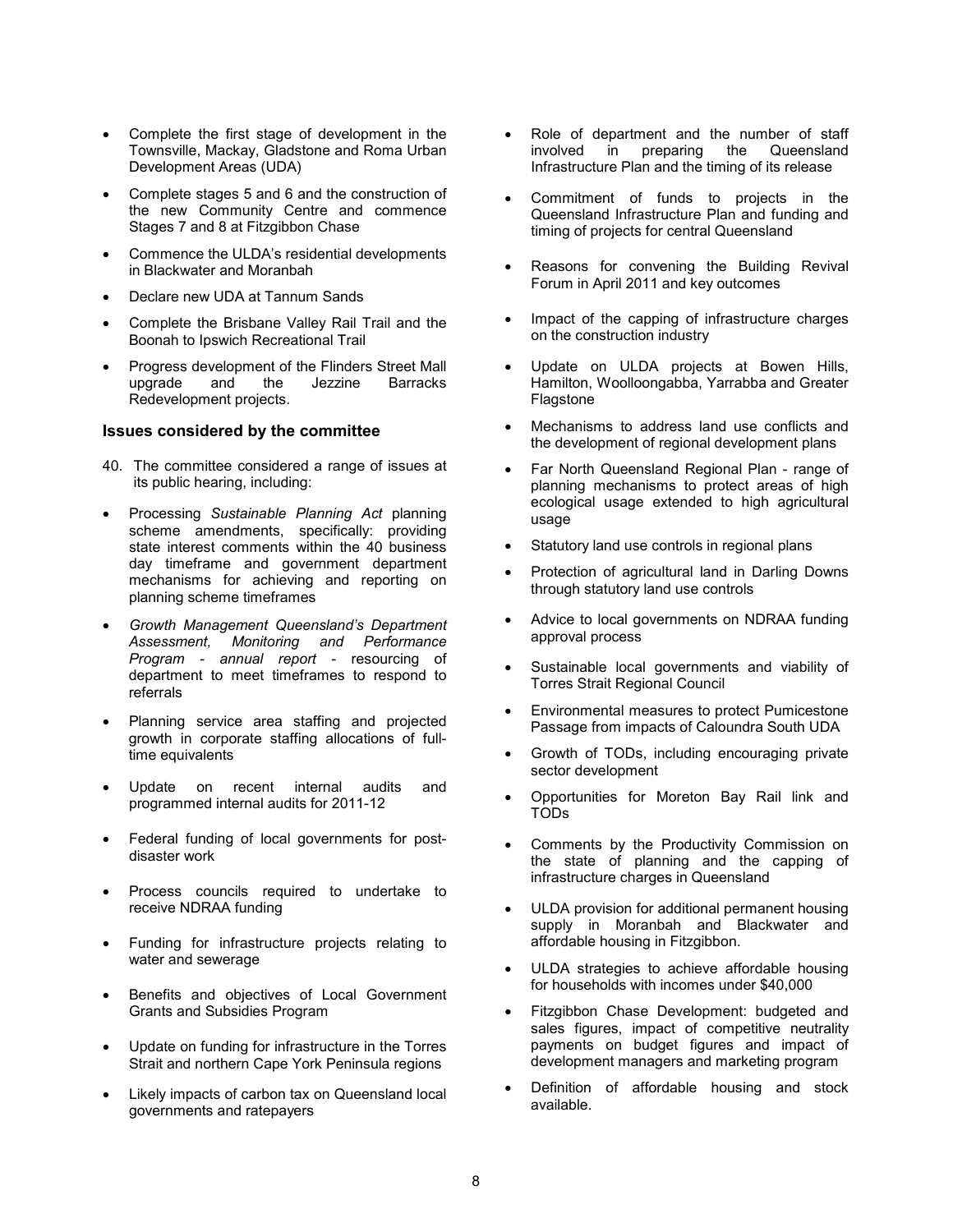#### **Recommendation**

41. The committee recommends that the proposed expenditure, as detailed in the *Appropriation Bill 2011* for the organisational units in the portfolios referred to it, be agreed to by the Legislative Assembly without amendment.

MaCL

Mr Evan Moorhead MP Chair 1 August 2011

#### **Committee Membership**



Mr Evan Moorhead MP, **Chair \*** 13 Member for Waterford (ALP)



Mr David Gibson MP, **Deputy Chair** Member for Gympie (LNP)



Mr Scott Emerson MP Member for Indooroopilly (LNP)



Ms Lillian van Litsenburg MP Member for Redcliffe (ALP)



Dr Mark Robinson MP Member for Cleveland (LNP)



Ms Mary-Anne O'Neill MP Member for Kallangur (ALP)



Ms Grace Grace MP Member for Brisbane (ALP) (The Leader of House appointed Ms Grace Grace MP to replace Ms Mary-Anne O'Neill MP on 14 July 2011 from 2.00pm – 7.15pm.)

#### **Secretariat:**

l

Ms Rachelle Stacey, A/Research Director Ms Margaret Telford, Principal Research Officer Ms Liz Sbeghen, Principal Research Officer Ms Anne Fidler, Executive Assistant

<sup>&</sup>lt;sup>13</sup>The Chair, Mrs Jo-Ann Miller MP, Member for Bundama, advised of her inability to attend the committee during its examination and reporting on the proposed expenditures in the *Appropriation Bill 2011*. In accordance with Standing Order 202, the Leader of House appointed Mr Evan Moorhead MP, Member for Waterford, as Chair for this period of time.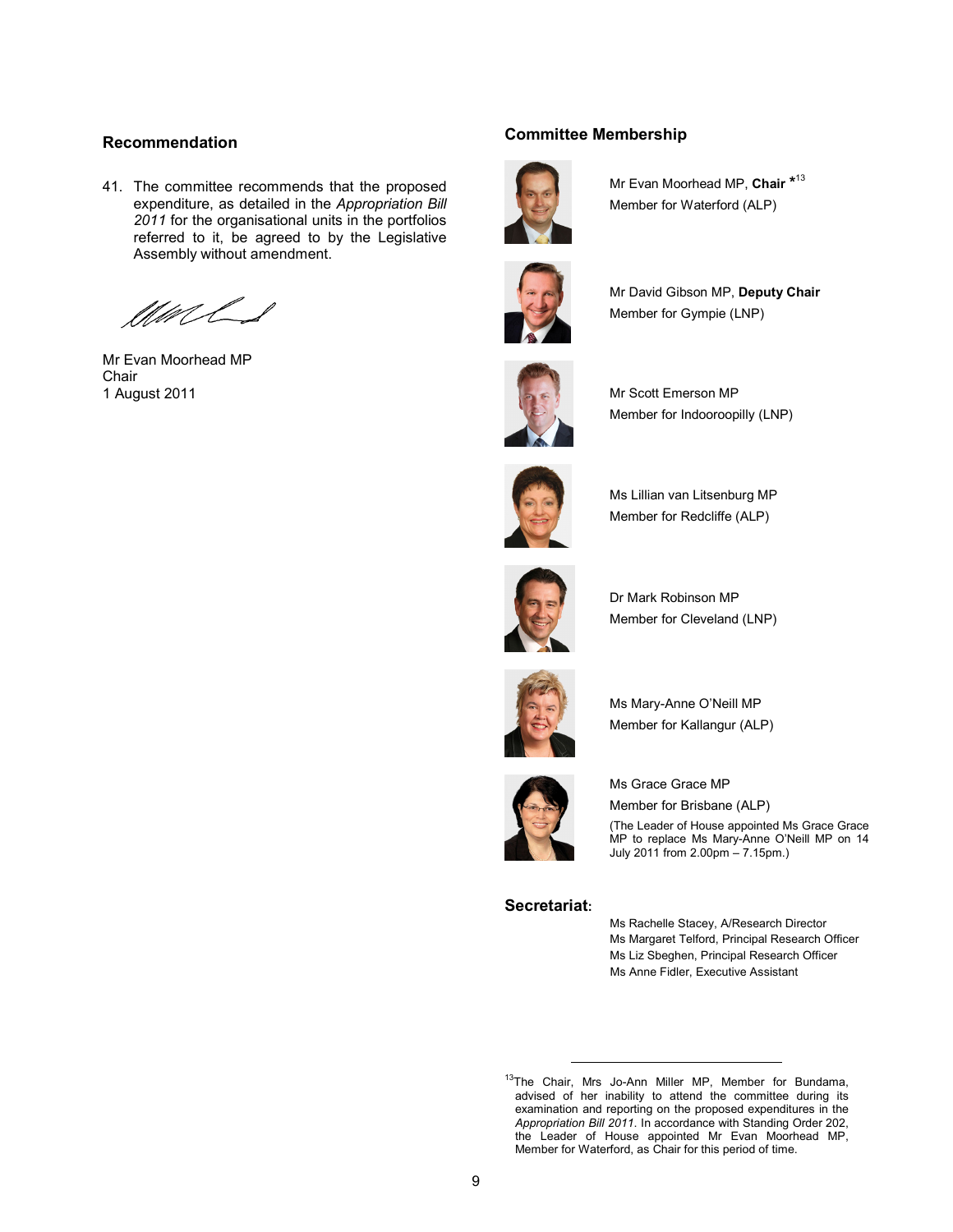Statement of Reservation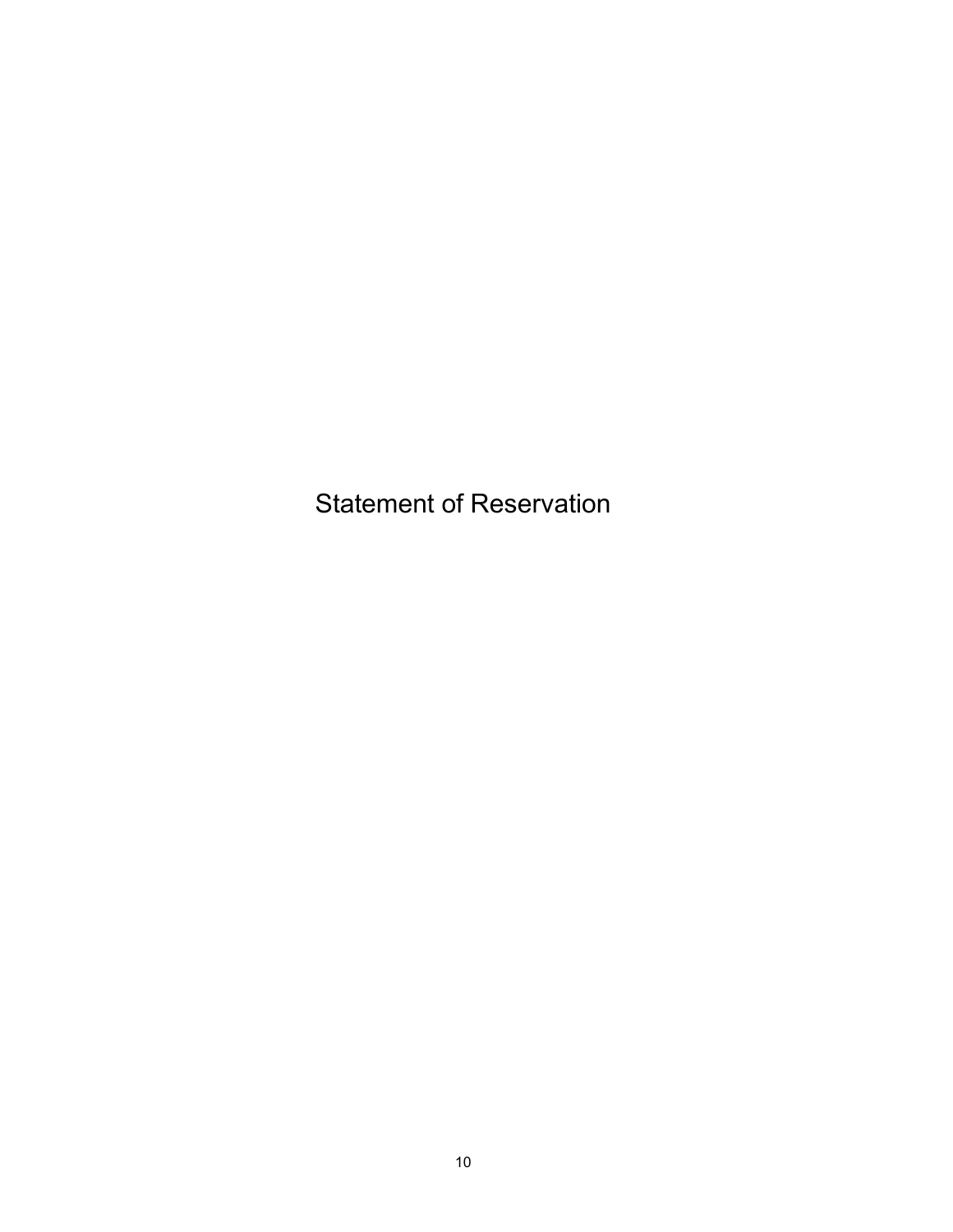# **STATEMENT OF RESERVATION**

# **TRANSPORT, LOCAL GOVERNMENT AND INFRASTRUCTURE COMMITTEE**

# **General Comments on Estimates Process**

The LNP Members of the committee welcome the recent changes in the Estimates Committee process as an improvement. However, we offer the following comments on the reformed Committee procedures in the spirit of ensuring Estimates Committees are able to truly examine the Government's appropriations and ensure the Executive is held to account.

We believe insufficient time is allocated for hearings by Estimates Committees when considering portfolios like Local Government and Planning, Transport and Main Roads that are vital to Queensland's future, resulting in non-Government Members having insufficient time during Estimates Committees Hearings to pursue issues. This lack of time was exacerbated by Labor's insistence on opening statements for Ministers, despite an earlier decision by the Committee to do away with this formality.

Notwithstanding our ability to hold the government much better to account, a number of Ministers and some senior officers still tried to avoid answering questions on what should have been straight forward issues.

We bring attention to the ongoing issue that the Budget Papers are generic in nature and the outline for the forward years of expenditure is often lacking in detail sufficient to have confidence in government's planned expenditure, showing the Bligh Government is living for the moment rather than forward planning for Queensland's future.

Across portfolios there have been many announcements made by the Government since the Appropriation Bills were introduced that were not included in the Budget Papers. Such announcements underline the out of control spending and the lack of accountability that continues to add to a budgeted debt of \$85 billion in 2014-15.

In addition, it should be noted that concerns are held that the questioning by Labor Members failed to hold the Bligh Government accountable for waste, poor planning, and a lack of transparency.

# **LOCAL GOVERNMENT AND PLANNING**

*David Gibson MP, Shadow Minister for Local Government and Sport, Member for Gympie. Jeff Seeney MP, Leader of the Opposition, Shadow Minister for State Development, Infrastructure and Planning, Shadow Minister for Reconstruction, Member for Callide concurs with this statement.*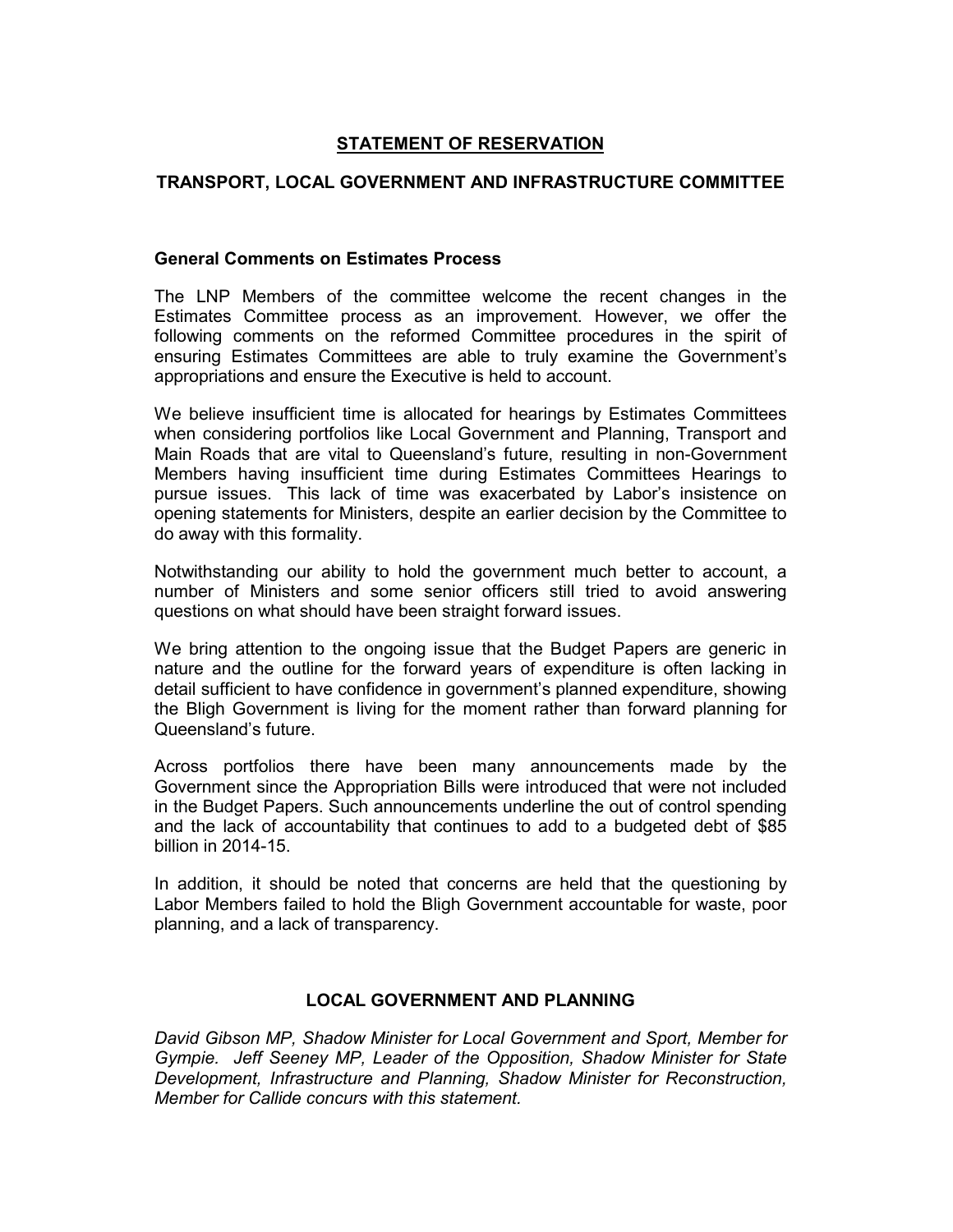# **Government's failure to meet State Interest Review KPIs**

The Labor Government has failed to meet Sustainable Planning Act planning scheme state interest review KPIs, which specify a timeframe under the 40 business days for completion. Indeed, the average is 107 days to conduct the first interest check, representing more than a 150 per cent blow-out. In many cases the first process of providing state interest comments has not been completed within the 40 business day target, setting the scheme up for failure.

Answers to the Committee failed to clearly identify the reasons why these set timeframes are not being met, or what actions are being undertaken to ensure they will be met the future.

An admission by the Acting Chief Executive Officer of Growth Management Queensland that "there have been DLGP resourcing issues" with regard to processing SPI interest checks further calls into question the Government's commitment to date to ensuring timely responses under the Sustainable Planning Act.

The Minister's refusal to identify Departments that are causing delays in completing state interest checks does nothing to assist in applying pressure on Departments to identify and clear bottlenecks in the approval process, and meet their deadlines. It highlights the broader failings of a tired 20-year-old Labor Government to implement beneficial changes and improve the performance of Government processes across the board, but particularly in the planning process.

# **Government's failure to adequately resource the Department**

The LNP members of the Committee questioned the Acting Director General of the Department of Local Government and Planning on Growth Management Queensland's *Development Assessment Monitoring and Performance Program— Annual Report* which showed that Department of Local Government and Planning has the worst record for approval times with a median time frame of 29 business days.

The Acting Director General confirmed that more resources were needed, again confirming the Labor Government's failure to adequately supply and target resources within the Department to meet set timeframes for development approvals.

An answer to a question taken on notice during the Committee's consideration regarding median time frames further highlighted the time pressures facing staff to meet statutory deadlines, particularly for complicated development proposals (preliminary approvals). The LNP believes that the fact a proposal is complicated does not mean that it should fall outside set timelines for approval, and that the Department should be adequately resourced to deal with such proposals within the set deadlines.

The failure of the Government to target Department resources to meeting approval timeframes was again highlighted by answers from the Acting Director General, confirming that Communications staff numbers in the Department were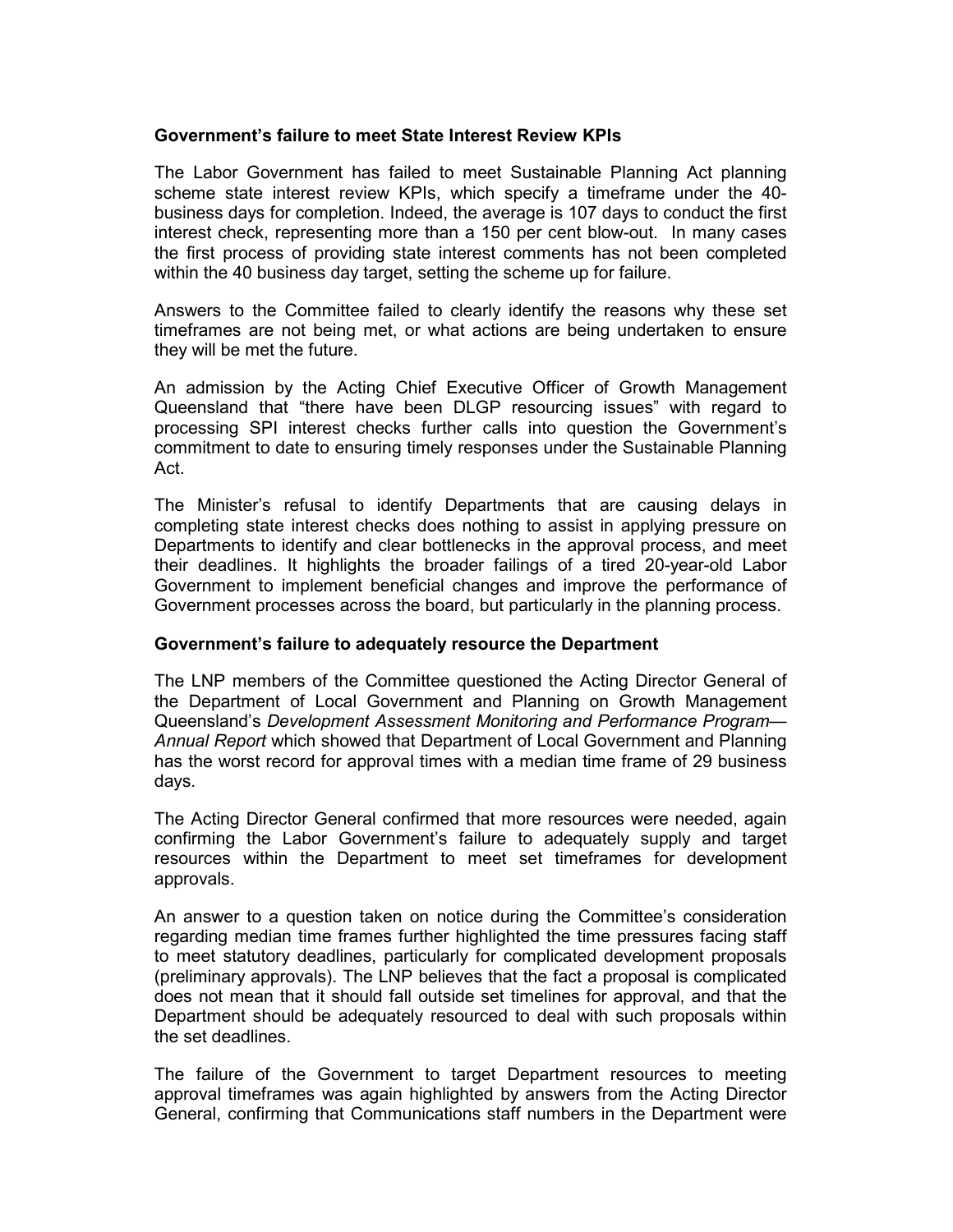being cut in favour of frontline service staff. These answers were recanted in a correction to the record stating that Communications staff numbers in the Department have actually risen in the past year.

# **Failure to supply full internal audit details to Committee**

Information provided to the Committee prior to the Estimates Hearing did not contain details of internal audits undertaken by the Department in 2010-11, and/or those planned for 2011-12. Furthermore, the Department was unable to provide these details during the Hearing, and took the question on notice. The LNP acknowledges that internal audit details were provided by the Minister following the Hearing, and that no anomalies were identified in DLGP audits. However, detailed information pertaining to an issue that was identified in the former DIP (Now DEEDI), and referred to the Crime and Misconduct Commission was not provided. The LNP will seek further information from the Minister on this issue.

# **Concerns over NDRRA Arrangements**

The Committee's questioning highlighted a number of issues in the administration of NDRRA funding to Local Governments following a major natural disaster. The LNP raised the issue particularly of Council day staff employed in cleaning up after floods, and the situation that is frustrating for councils when those day staff are not able to perform clean-up work that attracts payments to Council under the NDRRA arrangements. This is an issue that needs to be given strong consideration as part of negotiations with the Federal Government to form strategies to manage and clean up after future flood and cyclone events.

Concerns were also raised over a backlog in the number of submissions already received by Government for State approval of NDRRA-funded projects undertaken by Councils, given that a great number of Councils have already expended funds on projects. There remains a question mark over Councils' ability to make use of the advance funding with confidence that they will be reimbursed for the work that is undertaken using advance payment funds provided by the State Government.

# **\$100 million cut from wastewater and sewerage projects**

While the Minister chose went to great lengths to highlight the implementation in 2011-12 of the Government's \$45 million Local Government Grants and Subsidies Program, the LNP draws attention to Labor's continued failure to explain why it has cut the \$100 million that has been previously made available for local wastewater and sewerage projects, by slashing the Wastewater and Sewerage Program (WASP). This valuable program has provided Queensland local Councils with a subsidy for local infrastructure projects that have become more urgent as the Department of Environment and Resource Management (DERM) becomes more focussed on green ideology and attracting green preferences for Labor, instead of focussing on actual green outcomes.

# **Failure to assist Local Government on Carbon Tax**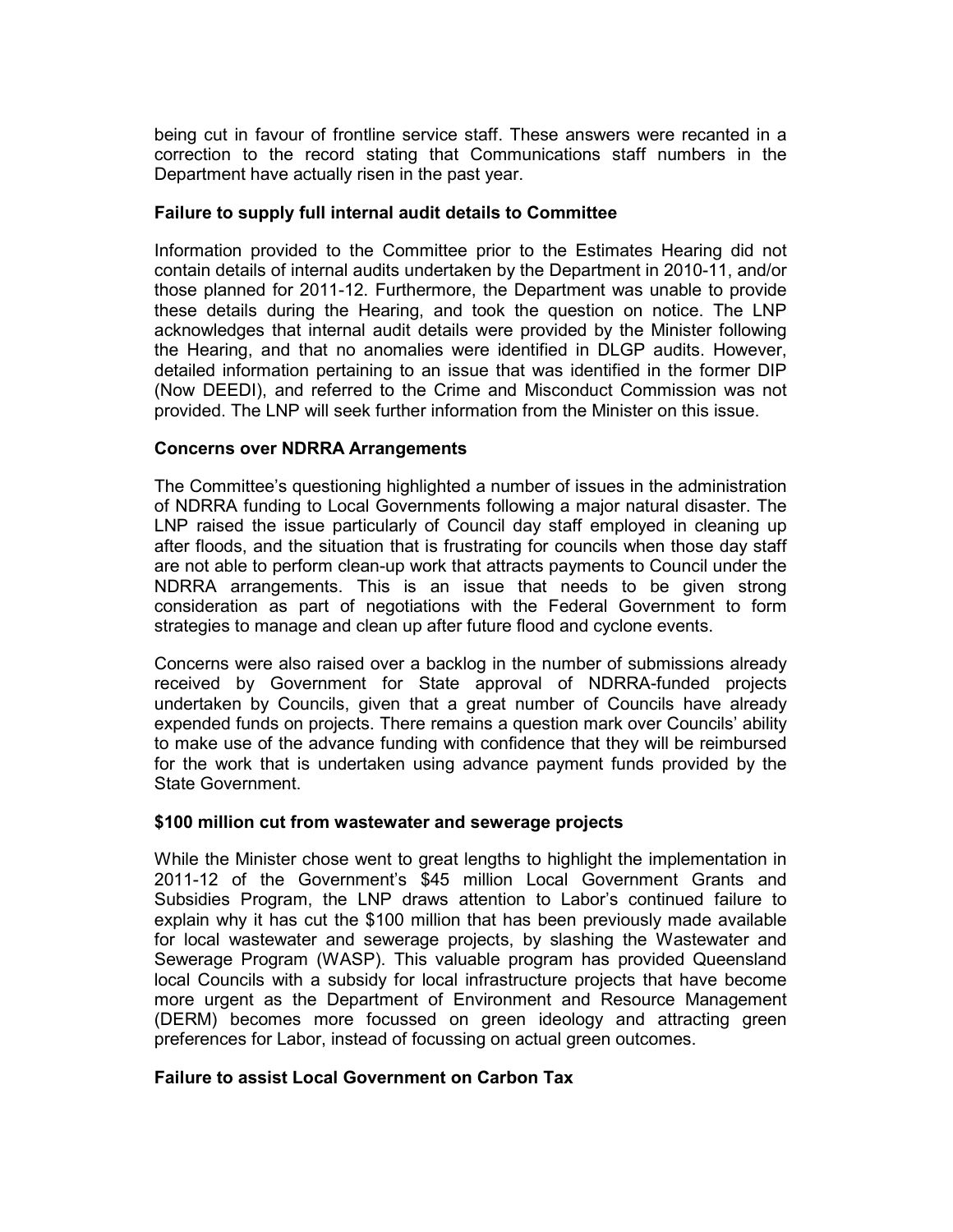LNP Committee members condemn the failure of the Government to undertake modelling and make relevant economic information available on the impacts of Labor's Carbon Tax on Local Government, and highlights the following views expressed by the Minister

*"... local governments, by and large, are not big energy emitters in the sense of what the Commonwealth government is proposing. My department undertaking modelling strikes me as being not a sensible proposition..."* 

*"...It is not the role of the state government to do the modelling for councils. If they think there is some impact upon them they can do that, but my department will not undertake modelling for councils."* 

The Minister failed to adequately address the issue of costs to Councils of fugitive emissions from landfill sites under the Carbon Tax regime.

LNP Committee members are concerned that Brisbane City Council's preliminary estimate of the annual Carbon Tax cost would be around \$20 million alone, even as one of the largest users of green energy in Australia, having offset 100% of its carbon emissions.

# **UDA development concerns**

LNP Committee members drew attention to the high number of Urban Development Areas (UDAs) that have been declared by the government, and will continue to monitor the situation and hold the Government to account to ensure adequate resources are available to properly plan and develop UDA's that have been identified by the Government for priority development.

LNP members also continue to hold concerns over the circumstances surrounding the declaration of the Caloundra South UDA, where even the CEO of the Urban Land Development Authority said that it came *'as a bit of a shock'*. This again draws attention to Labor's record of making planning decisions based on politics, instead of on achieving the best planning outcomes for Queensland.

Further concerns are held over the definition, and the low percentage of housing being developed in UDAs at the lower end of the range deemed affordable for low income houses.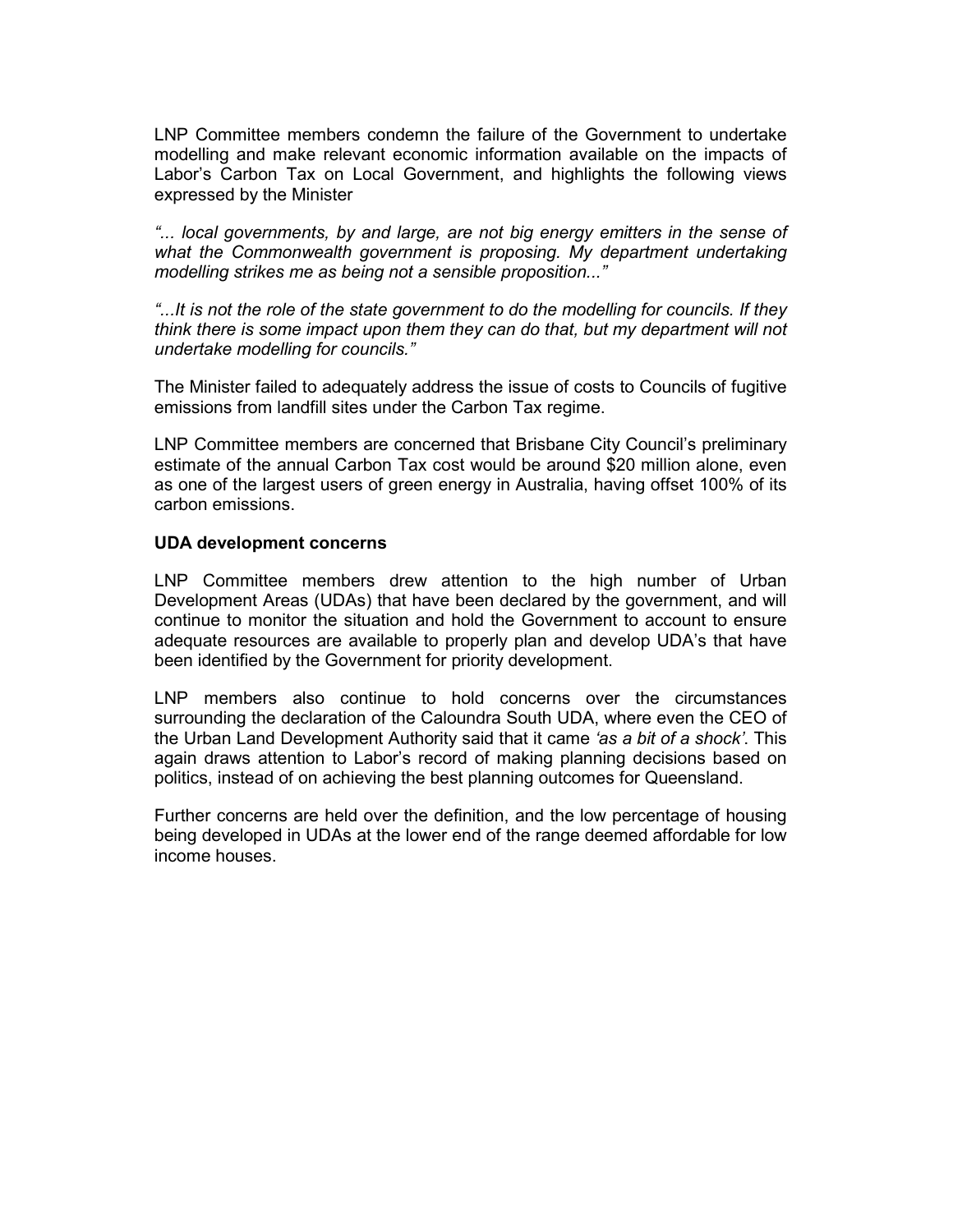# **TRANSPORT**

*Scott Emerson MP, Shadow Minister for Transport, Multicultural Affairs and the Arts, Member for Indooroopilly* 

The Department failed to adequately answer questions relating to the audit of the Department's car parking in the Brisbane CBD and Fortitude Valley. An audit undertaken found the Department had lost 16 car parks at a cost of at least \$80,000 to taxpayers. Repeatedly, the Minister and Department failed to answer basic questions such as how long the car parks had been lost, how they came to be lost, whether they had been found, and how much taxpayer money had been wasted. Issues of waste and poor accounting are of critical importance to the public yet the answers given to the committee did not meet that expectation. The Department also failed to allay the committees concerns of fraud relating to car park access cards, following the audit's findings that previous access cards issued to former employees remained unaccounted.

The New Queensland Drivers Licence continues to be plagued by poor planning and project management. An Auditor-General's report this year found the cost of the new 'smart card' had blown out by around \$100 million. Furthermore, the cost of a new drivers licence will more than double from \$73 to \$152 for a five year licence. In light of this, there appears to be a reticence on behalf of the Minister and Department to acknowledge anything has gone wrong with this project at all. Despite the fact that in last year's budget, the capital expenditure was due to be completed but delays have meant over \$7 million will be required this year to wrap up the project.

The Department and statutory bodies failed to outline any impact of the carbon tax on public transport services. Government departments in other states have already been able to release data on how the carbon tax will likely increase operating costs, by the Bligh Government seems more concerned with standing up for Julia Gillard than for Queensland. The Minister refused to answer whether the increased operating costs of the carbon tax would be passed on to public transport commuters. Furthermore, it is unclear if any risk management strategy has been put in place to ensure capital works projects do experience budget blow outs as a result of the carbon tax.

Public transport fares continue to increase adding cost of living pressures to Queensland families commuting to work. Fares went up by 20 percent last year, 15 percent this year, and 15 percent every year until 2014. The latest TransLink Tracker shows more people believe public transport is becoming unaffordable. Despite the massive hikes in public transport fares, and the potential for more under Labor's carbon tax, there has been no increase in service to match the public's expectation.

There is particular concern that the performance of TransLink is not entirely well reported. It appears TransLink does not keep account of the number of customers who request an adjustment to their fare if they believe they were incorrectly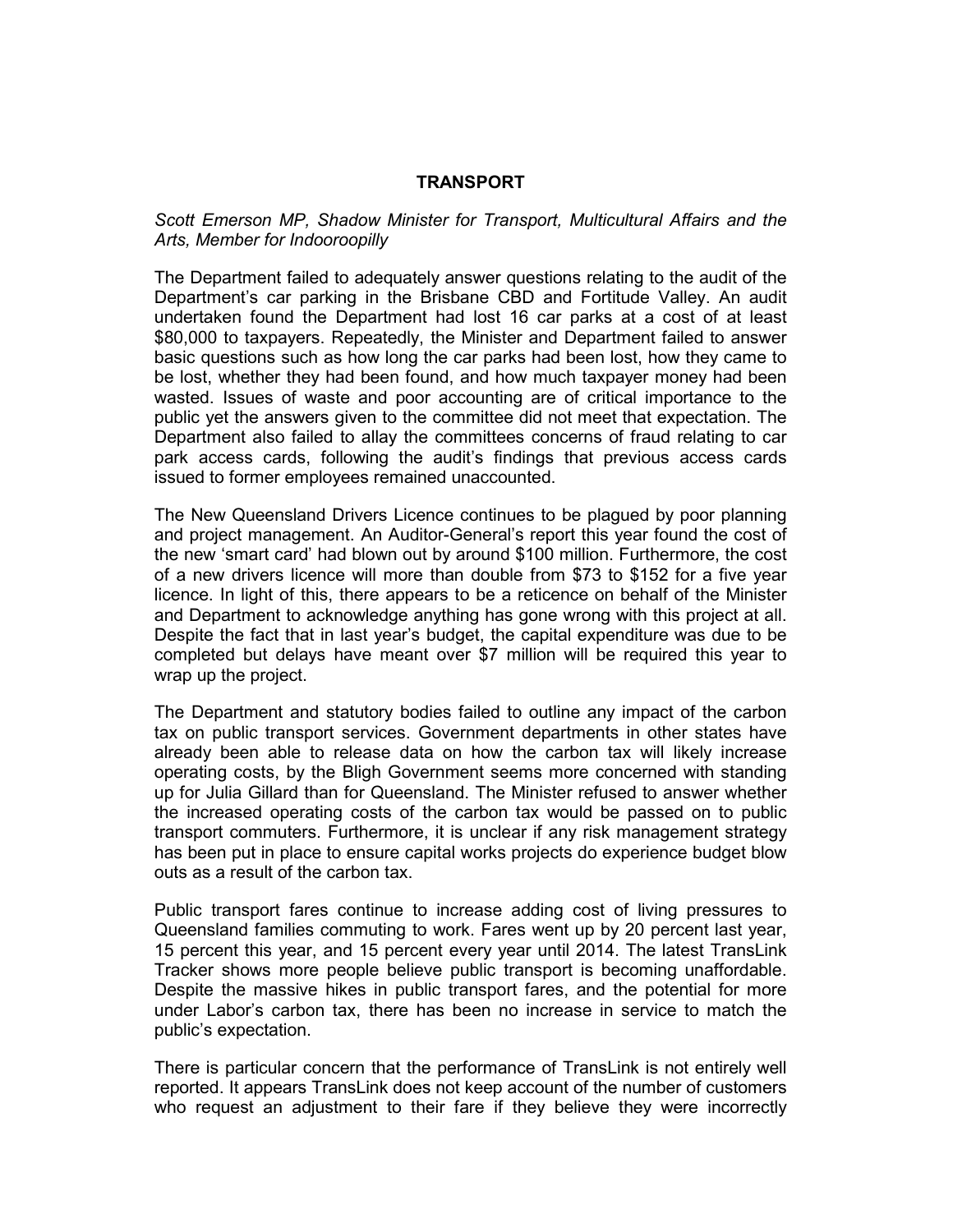charged. It makes it impossible to scrutinise whether the performance of go card fixed fares is fair, when TransLink cannot confirm what percentage of requests for adjustments are denied. While the go card is a well regarded product, it should not be represented as perfect and free from errors. There is a need for much greater scrutiny over its performance, as well as the performance of TransLink who manage the complaints of customers who believe they are unfairly charged.

# **MAIN ROADS AND MARINE INFRASTRUCTURE**

*Dr Mark Robinson MP, Shadow Minister for Main Roads, Fisheries and Marine Infrastructure, Member for Cleveland* 

The following are raised as points of reservation as identified during the Main Roads and Marine Infrastructure sessions:

### **State Government contribution to Main Roads budget**

The Minister was asked about the \$326m cut in funding from 2010/11 to 2011/12 for State Network roads; excluding the NDRRA money. This figure is consistent with an economic analysis conducted by the RACQ. The Minister did not address the funding decline and in his statement *"you cannot extrapolate that funding for disaster recovery because you have to remember that as we are out there fixing up our roads after the flooding event we will actually have better roads"* he seemed to be misconstruing the question. Concern is held as, as demonstrated within the Capital Statement, these pools of funding are clearly separate and the Minister seemed to be deliberately misconstruing the question to his own ends.

### **Federal Government cut to National Network funding**

 Concern is held regarding the Federal Government's \$165m cut to the National Network-component of the Main Roads capital budget from 2010/11 to 2011/12 (excluding NDRRA).

### **Irreconcilable figures**

Concern is held the Minister's assertion that "*this year we will be spending \$1.8 billion from state funds on our roads"* isn't borne out by analysis of the Capital Statement. Notwithstanding RoadTek, Busways, Queensland Motorway (unlisted), and miscellaneous property, plant and equipment; the figure set for acquittal on State Network roads (construction and maintenance) from State Government coffers is \$1.1 billion. Further clarification on this issue is required

# **Unexplained NDRRA allocation**

Similarly, the Minister stated that "there is \$1.4 billion in NDRRA funds this year for roads across Queensland." The Capital Statement reveals an \$882.7m (approx) contribution; a discrepancy over \$500m. This might have been an error on Mr Wallace's behalf and further explanation is warranted.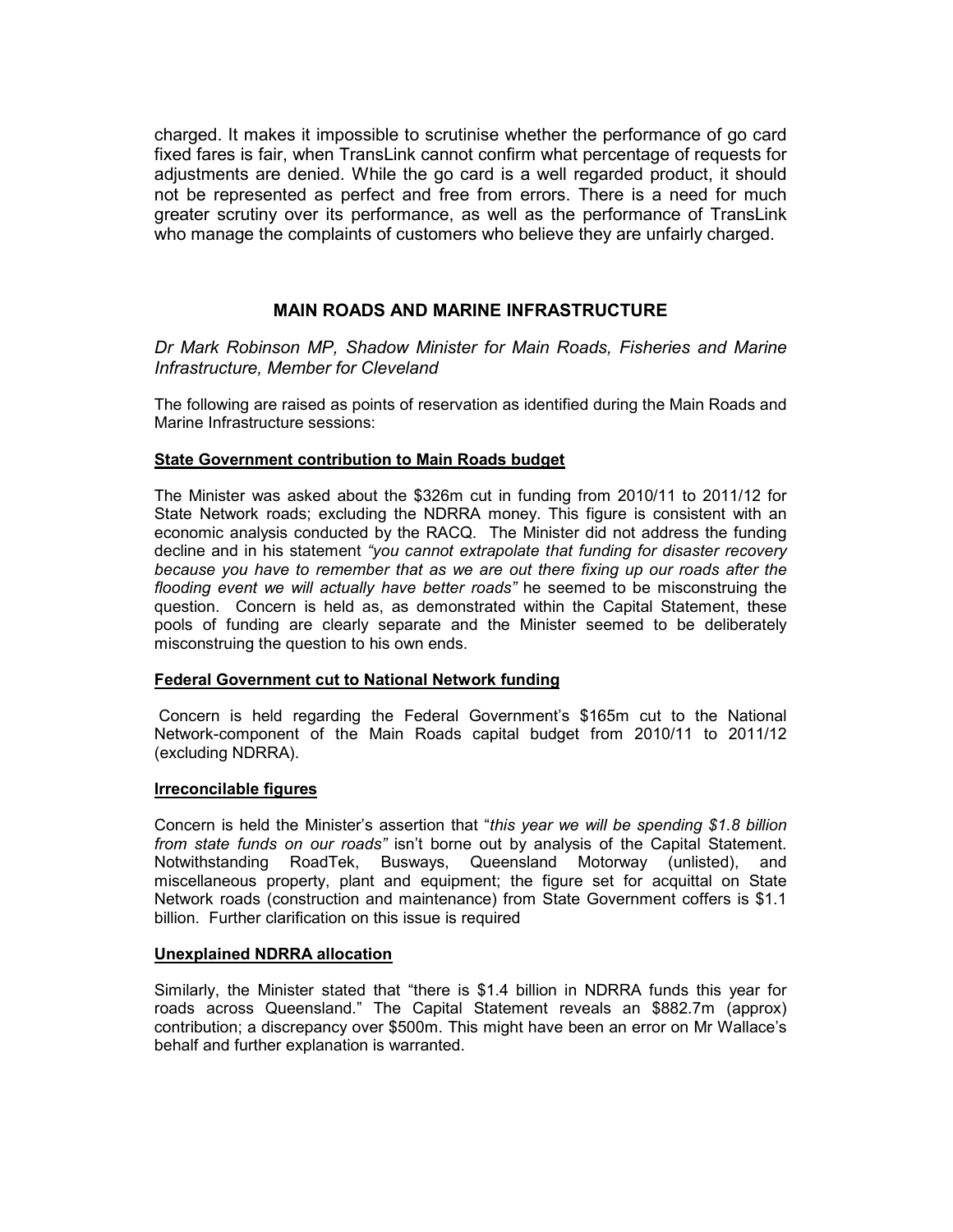### **Non-answer to Fursden Ck/Edmund Casey Bridge question**

The Shadow Minister enquired as to the purpose of building Mackay's Fursden Creek and Edmund Casey Bridge at different times, considering the flood-prone Fursden crossing serves the exclusive northern access to the Edmund Casey that spans the Pioneer River and the impact the upgrade of Edmund Casey Bridge may not have had regard to the frequent inundations of the Fursden crossing and the questioning went to the cost-effectiveness of the construction program. The Lack of answer by the Minister on this issue is disappointing.

# **Carbon Tax**

The Minister was asked about the effect of the proposed Carbon Tax on future expenditure within his portfolio – with particular reference to the 'out years' of the 2011/12 State Budget. Unfortunately, the answer did not address the impact this tax would have on Queenslanders as far as road construction is concerned. The ramifications of the proposed tax should have been contemplated by the Queensland Government by this time and the hearing was an appropriate time to account for this.

### **Seabed lease costs**

The Shadow Minister asked regarding the comparative 'seabed' lease costs charged by Queensland's four government-owned Port Corporations. Each CEO (or acting CEO) provided an answer regarding their corporation, however, Minister sought to took the matter 'on notice' and provide a summary based upon 'global' figures supplied by each authority. Whilst the Minister's concern about potential breaches of commercial-inconfidence arrangements (in relation to specific lessors) is noted, the numerous assertions linking lease rises to CPI have not been confirmed by the Minister's answer. Figures relating to at least two of the port corporations show increases (shown as aggregate revenue) that exceed CPI and appear to contradict Mr Wallace's assertion. Further investigation is warranted, considering the discrepancy between what the Committee heard during the session and the data provided by the Minister.

# **BUILDING INDUSTRY**

*The LNP Members of this Committee make the following statement on the Building Industry on behalf of Ros Bates MP, Shadow Minister for Government Services, Building Industry and Information and Communication Technology, Member for Mudgeeraba with which we agree.* 

 With regard to Building Services, there issues of concern centred around avenues for dispute resolution and a blow-out in processing times.

In relation to the loophole that allows builders to take a matter to the Queensland Civil Administrative Tribunal (QCAT), effectively preventing the Building Services Authority from investigating, the Minister admitted the existence of a major problem, but denied it was disadvantageous to homeowners, and failed to give a timeframe to rectify the problem.